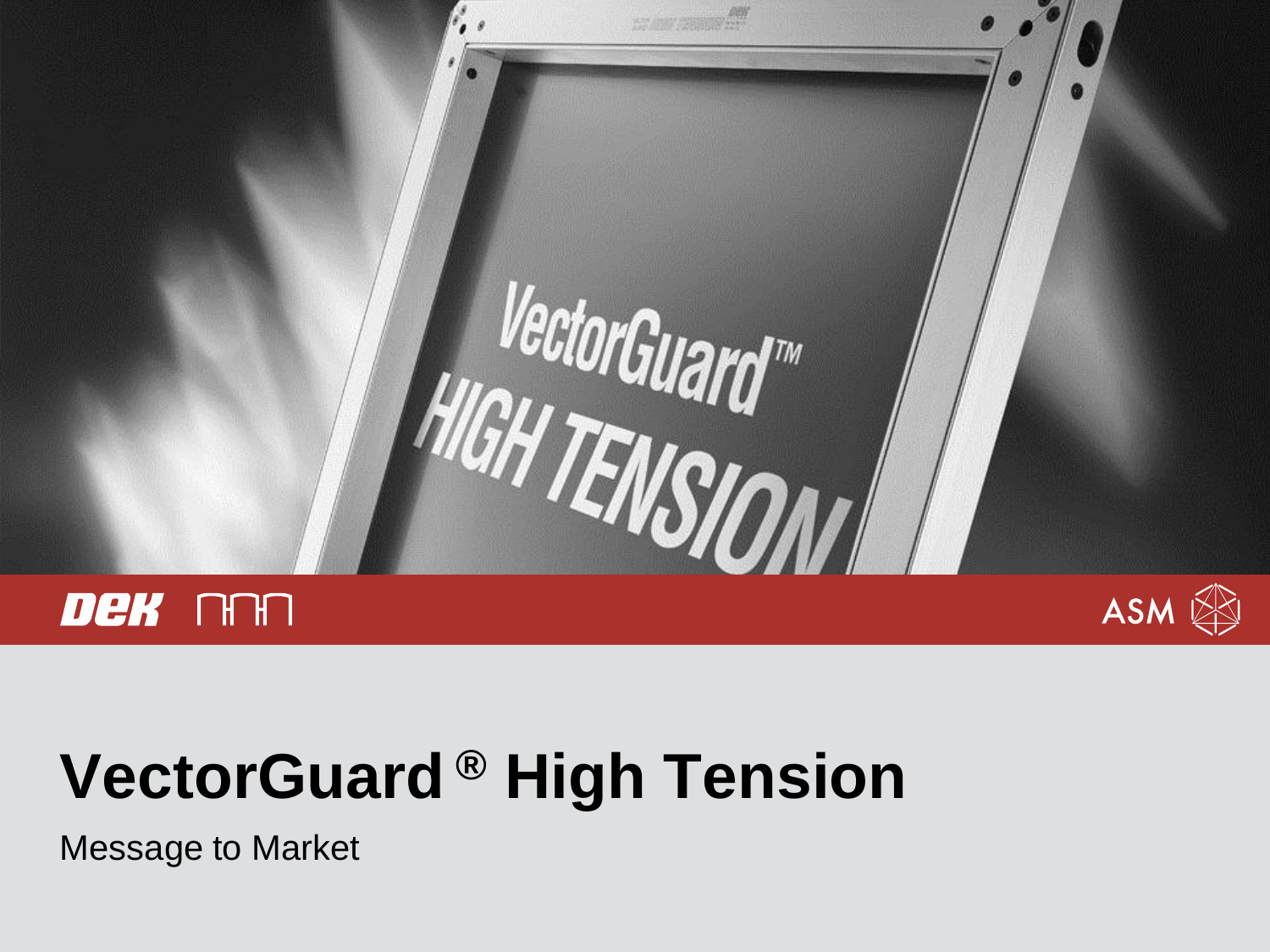### *Dek* na



#### **Presentation Overview**

- **≻ Comparison of Mesh Mount Vs VectorGuard ®**
- $\triangleright$  Why is tension so important?
- **Exteraor Pright Tension > Introducing VectorGuard ® High Tension**
- Performance review
- $\triangleright$  Reminder of benefits of VectorGuard ® system
- $\triangleright$  Additional benefits of VectorGuard <sup>®</sup> High Tension system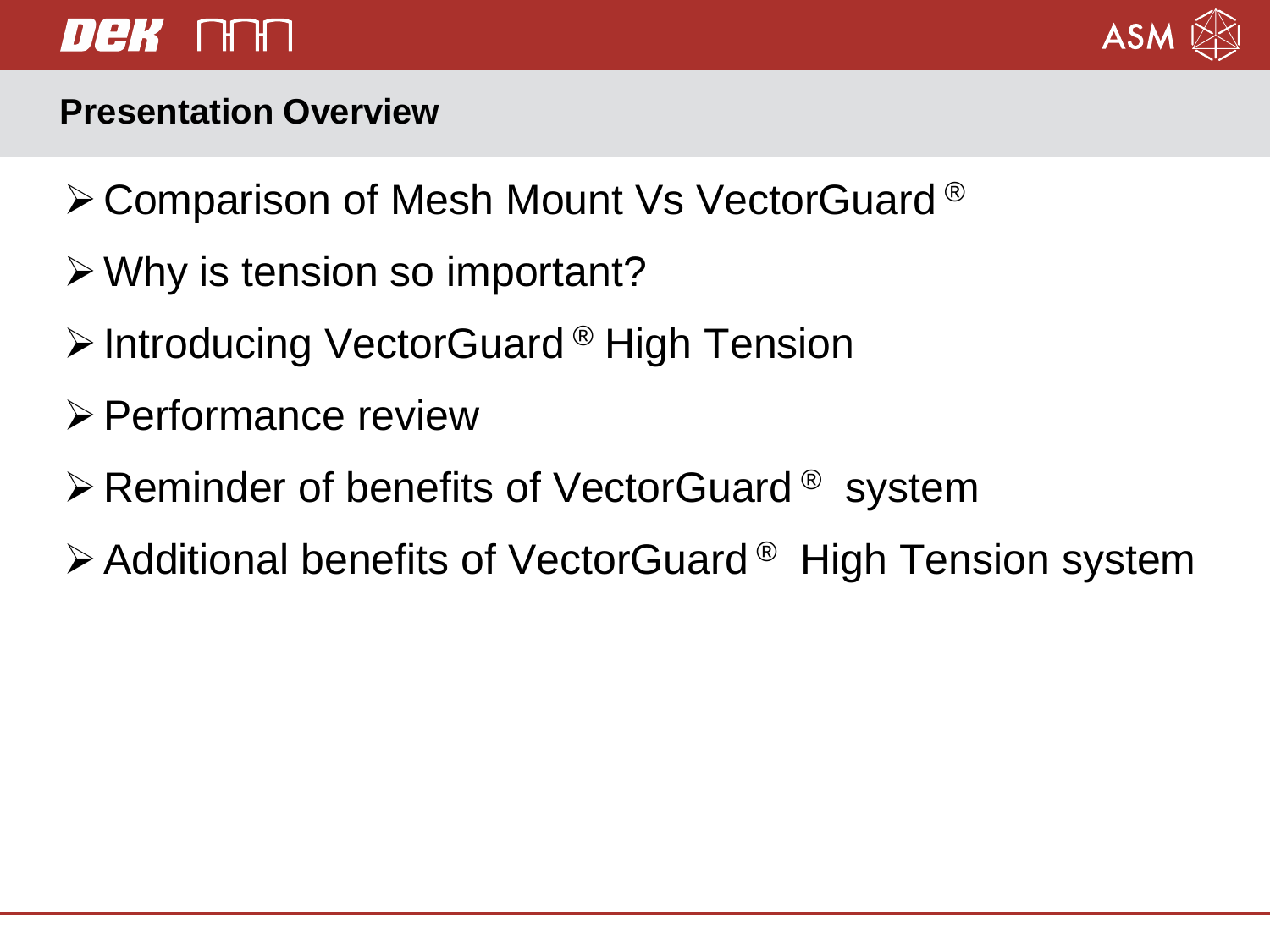### DeK AAA



#### **Stencil Tension Review**

### Mesh Mounted Stencils

- Fabric meshes stretch to 28-32 N-cm
- Stainless Steel meshes stretch upwards to 50+ N-cm
- Tension potentially is not transferred evenly after foil is glued in place and mesh is cut away
- Difficult to measure tension after foil mounting, industry typically looks at deflection
- Glue bonds of mesh to frame and foil can fail over time
- Mesh can stretch over time
- Inconsistent printing and poor print definition over the life of the stencil
- Distortion of frame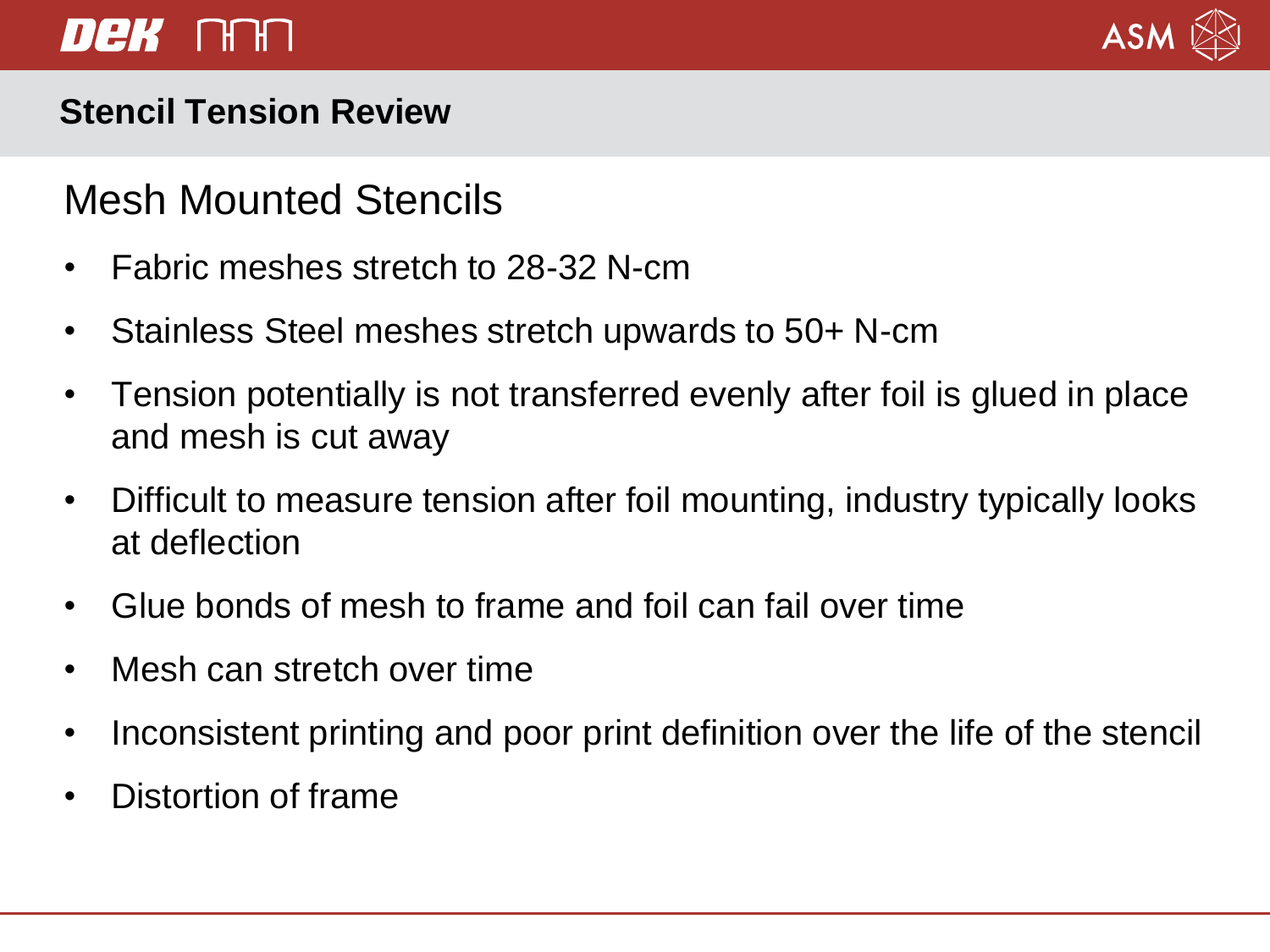### *Dek* na



#### **Stencil Tension Review**

### Vector Guard ®

- Foil tension 33 N-cm
- Tension transferred evenly on all four sides
- No glue bonds to fail
- Consistent tension for a longer period of the stencil life
- Frame flatness for process control
- Repeatability of position from foil to foil of same product (Reduced time to switch stencil)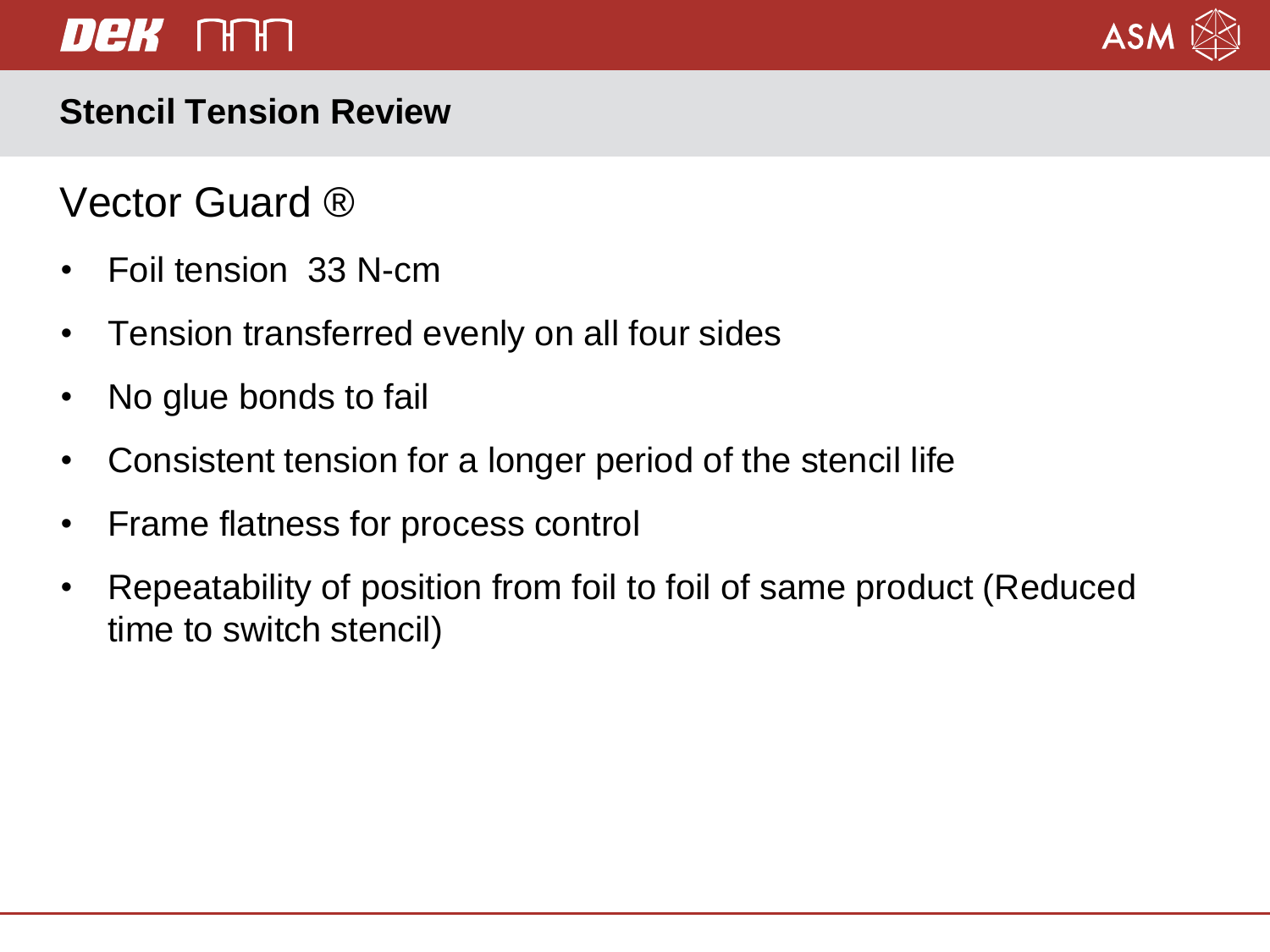### DeK AAN



#### **The Importance of Tension**

Loss of tension contributes to:

- Greater deflection
- Inconsistent alignment
- Non-uniformed separation of stencil from board causing:
	- Poor print definition
	- Peaking, "Dog Ears" or castle shaped deposits (raised edges around solder paste brick)
	- I Inconsistent volume measurements, i.e. much greater than theoretical expected volumes
	- Potential source for bridging and solder balls
	- **Insufficient print on sub 250 Micron apertures**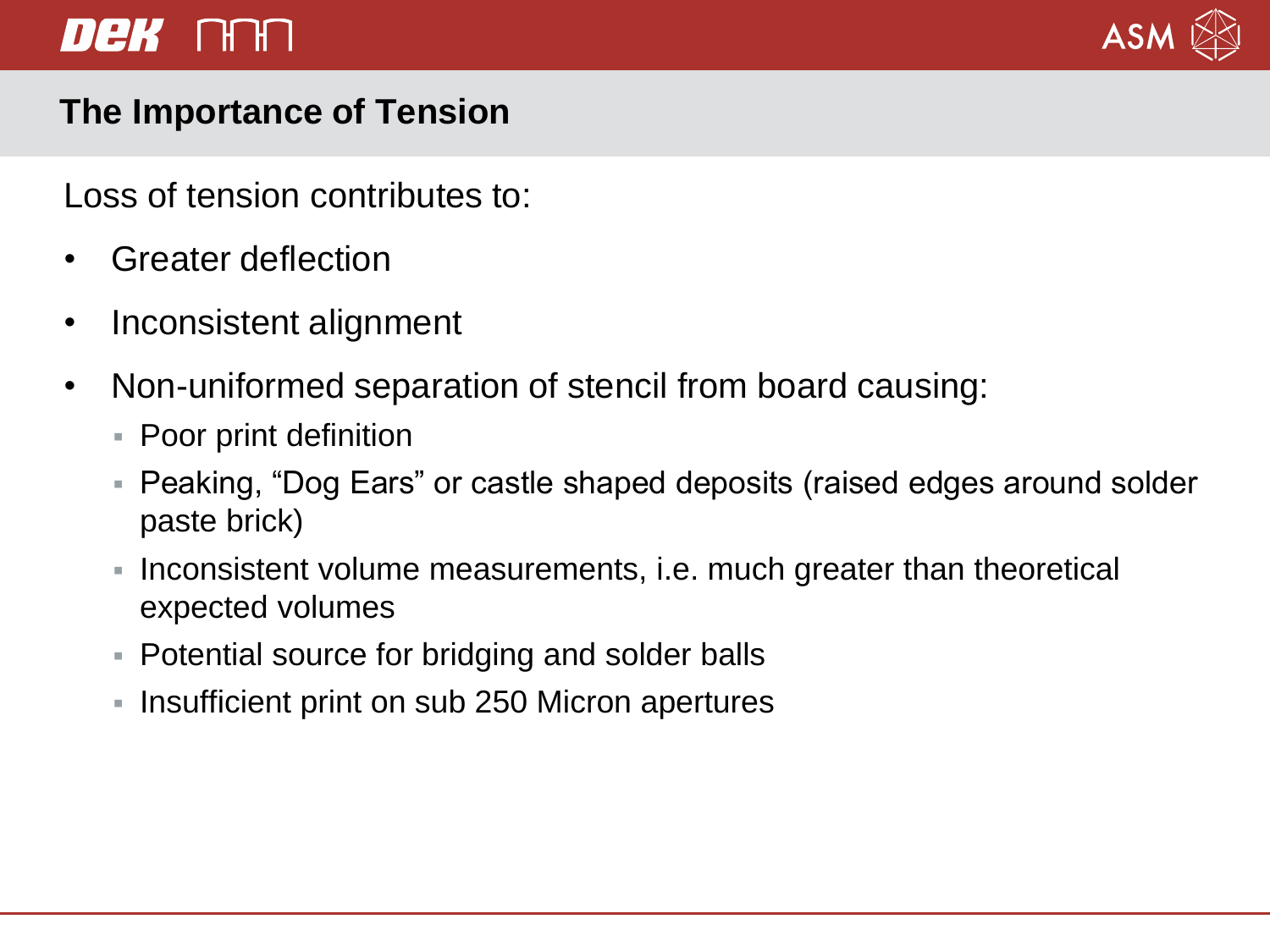### DEK NAN



#### **The Importance of Tension**

#### Mesh Mounted Stencil VectorGuard Stencil

#### $\rm{mm}$  $\mathbf{H}$  $\Box$  $\mathbf{m}$  $\overline{\text{nm}}$  $\overline{\mathbf{m}}$  $\mathbf{m}$  $\mathbf{L}\mathbf{L}\mathbf{L}$ manananananan  $\ddotsc$ ▌<br>▌▁▏ Squeegee- side Squeegee- side High deflection Moderate deflection Peaking **Moderate**

Peaking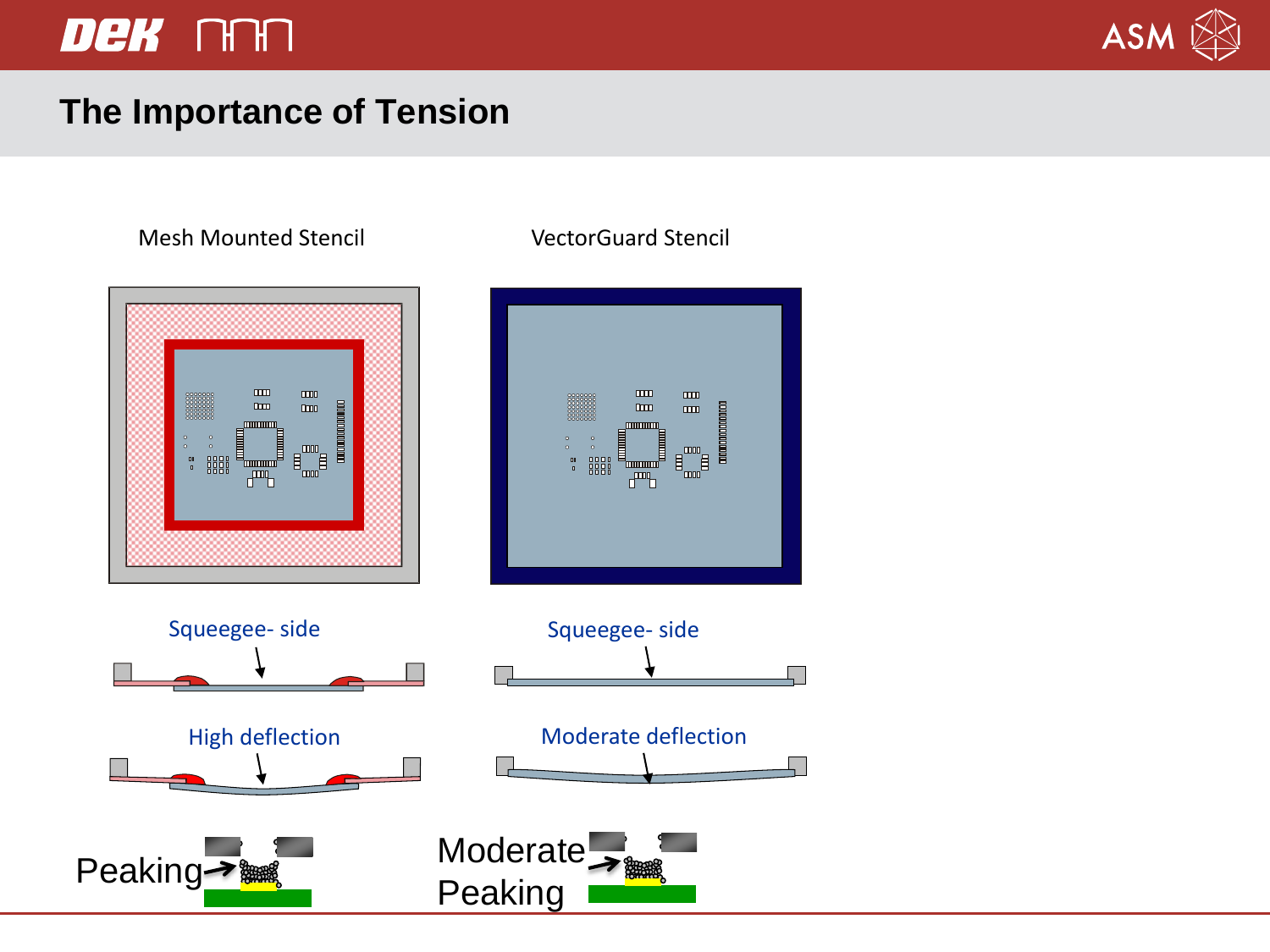## *Dek* ori



#### **Introducing - VectorGuard ® High Tension System**

- Foil Tension to 47\* N-cm
- Tension transferred evenly on all four sides
- No glue bonds to fail
- Consistent tension for the life of the stencil
- More uniform stencil release from the substrate, yielding better defined solder paste deposits and minimal peaking



#### VectorGuard High Tension Stencil

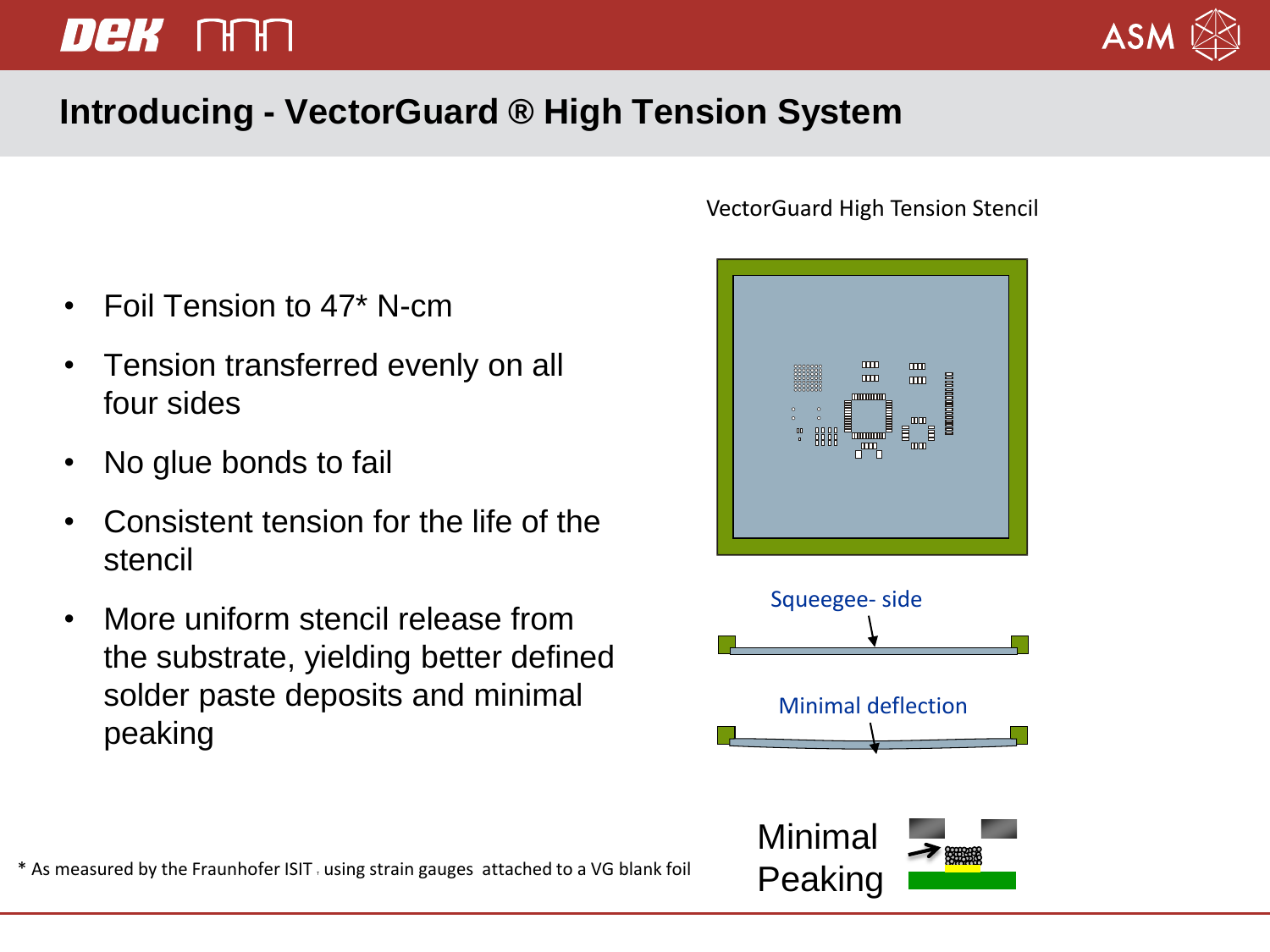## DeK NAN



#### **Performance Review of VectorGuard ® High Tension System**

- Leading automotive manufactures compared the performance of the Standard VG frame and High Tension VG frame.
- SPI data for Volume, Height and Area Transfer efficiency for mixed components.
	- 0603
	- QFP
	- TSOP
	- CSP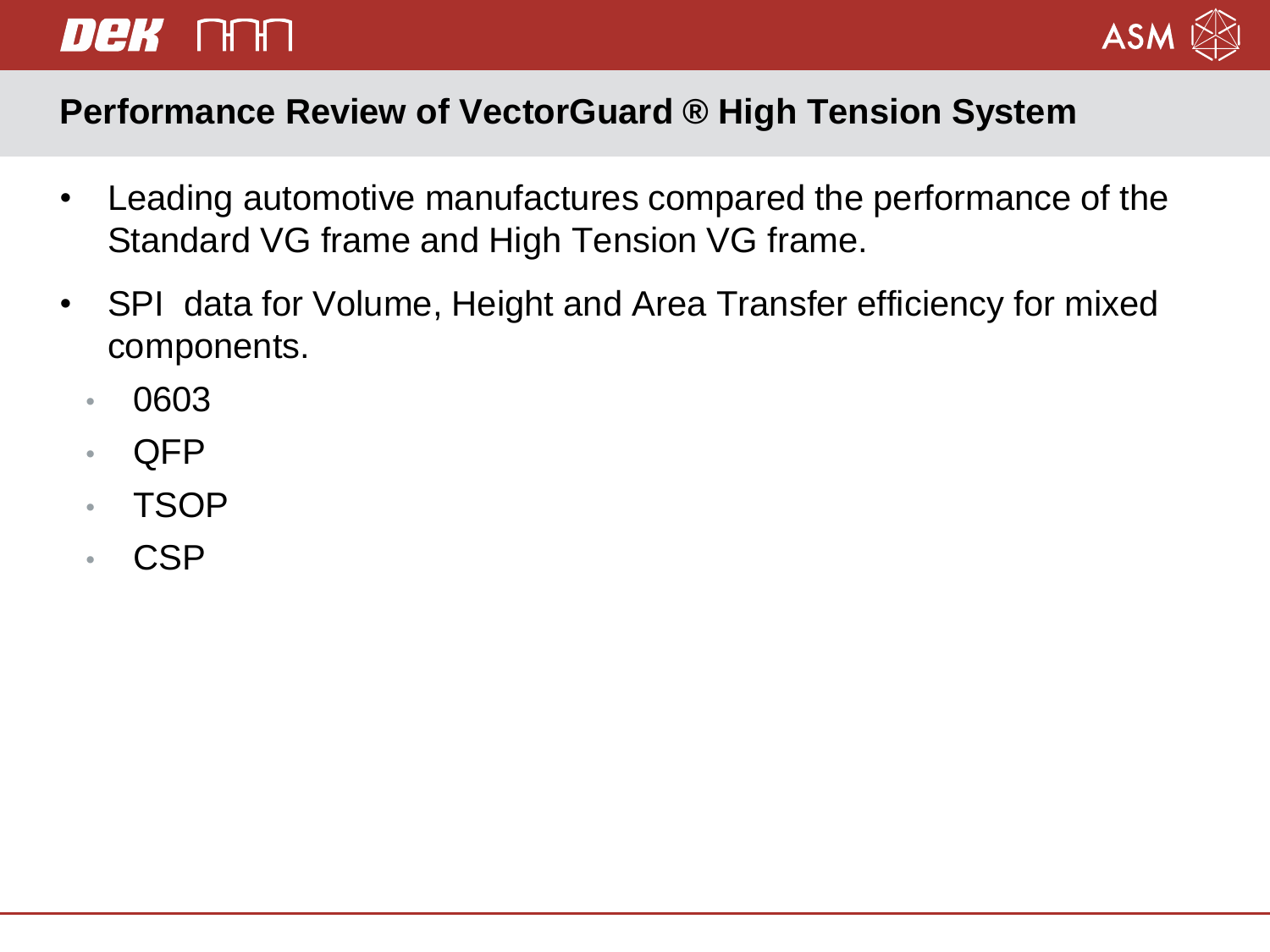### DeK NNN



#### **Performance Review of VectorGuard ® High Tension Frame - Results**

### Test results showed:

- Greater process control on the Vector Guard ® High Tension frame
- More aligned volume transfer efficiency for the target
- Less area coverage on the QFP apertures (especially direction NS) – Same volume
- This resulted in higher yield with less rejects ( less frequent bridging, solder balling)
- More repeatable process with the lifetime of the stencil
- Lower sensitivity to squeegee pressure during the print strokes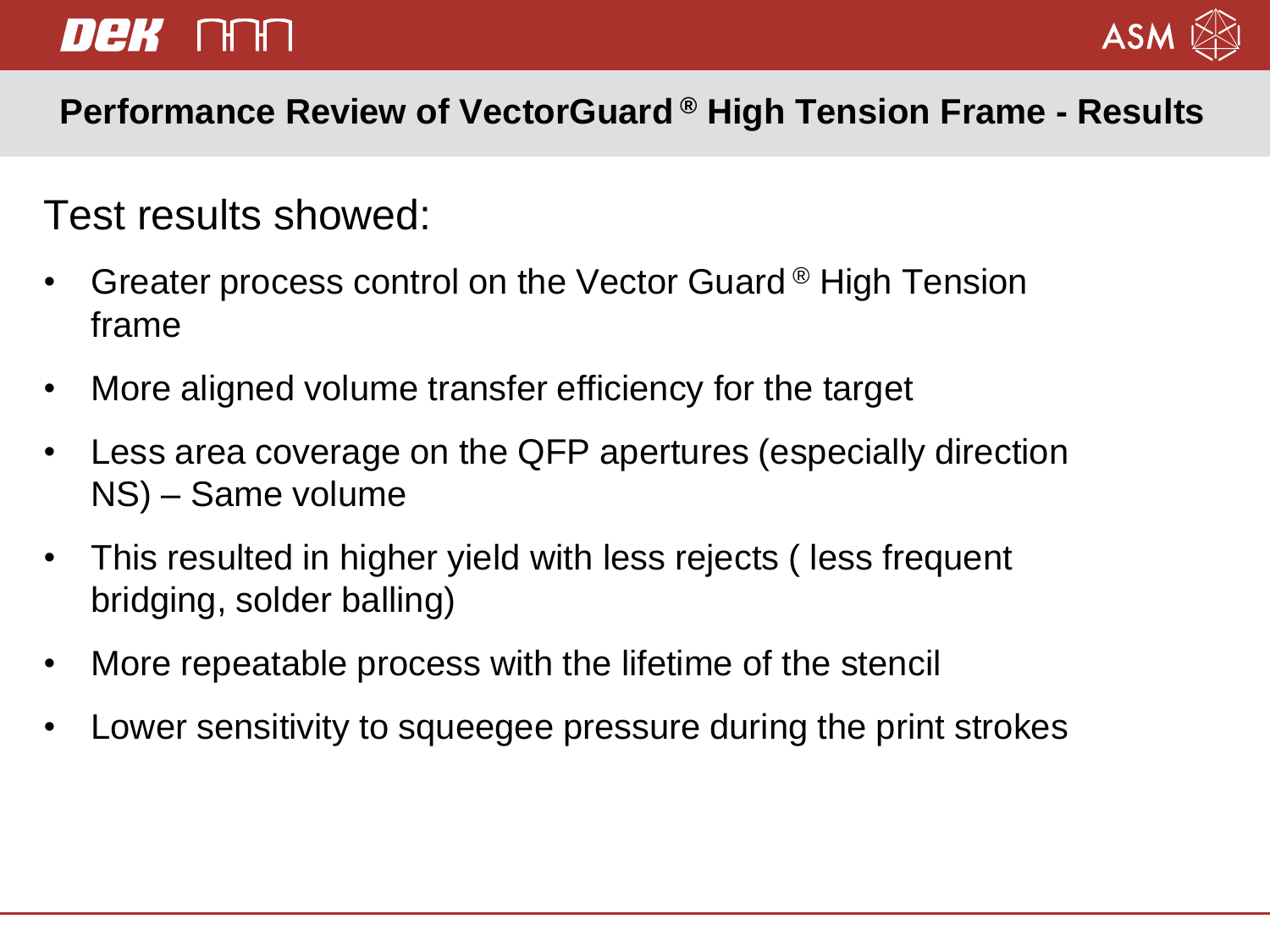### Dek Ann



#### **Example of results on TSOP components**



Standard Deviation Chart **Histogram of VTE% on TSOP24** 

- 1. Chart LHS represents the average VTE% of each sampled PCB.
- 2. Chart RHS showing the average mean of the VTE% and its standard deviations.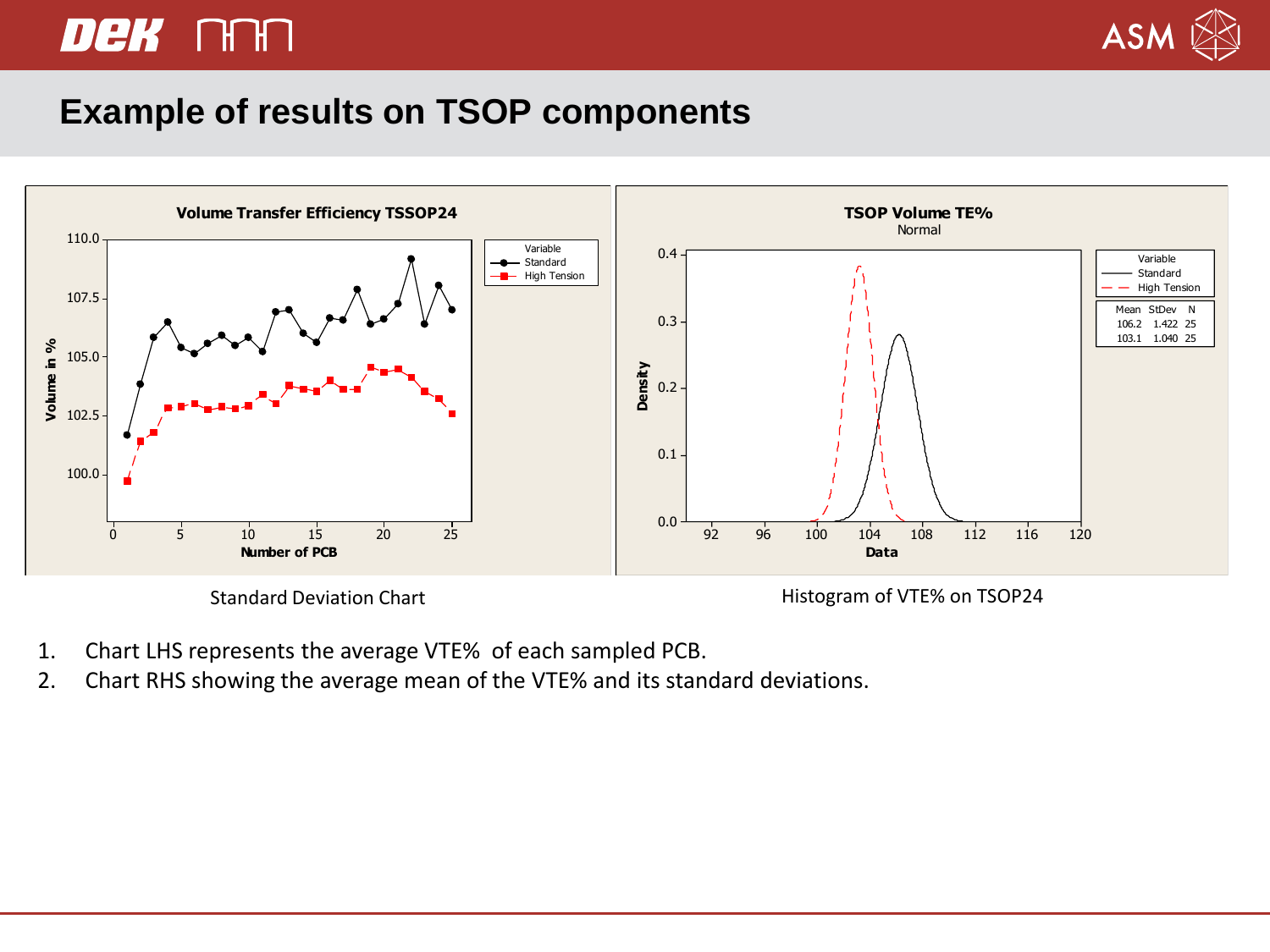### DeK NAN



#### **Example of results on QFP component**



Graphs shows the 0.4 QFP Area Transfer Efficiency and its Standard Deviations.

Four charts plotted for two QFP locations.

 $U129-U130 = QFP1$ 

 $U133-U134 = QFP2$ 

Aperture direction: U129-U133  $\rightarrow$  EW direction  $U130-U134 \rightarrow NS$  direction

Area coverage on NS direction of the QFP apertures showed less paste coverage which means less chance for bridging and lower Standard Deviation for a robust process.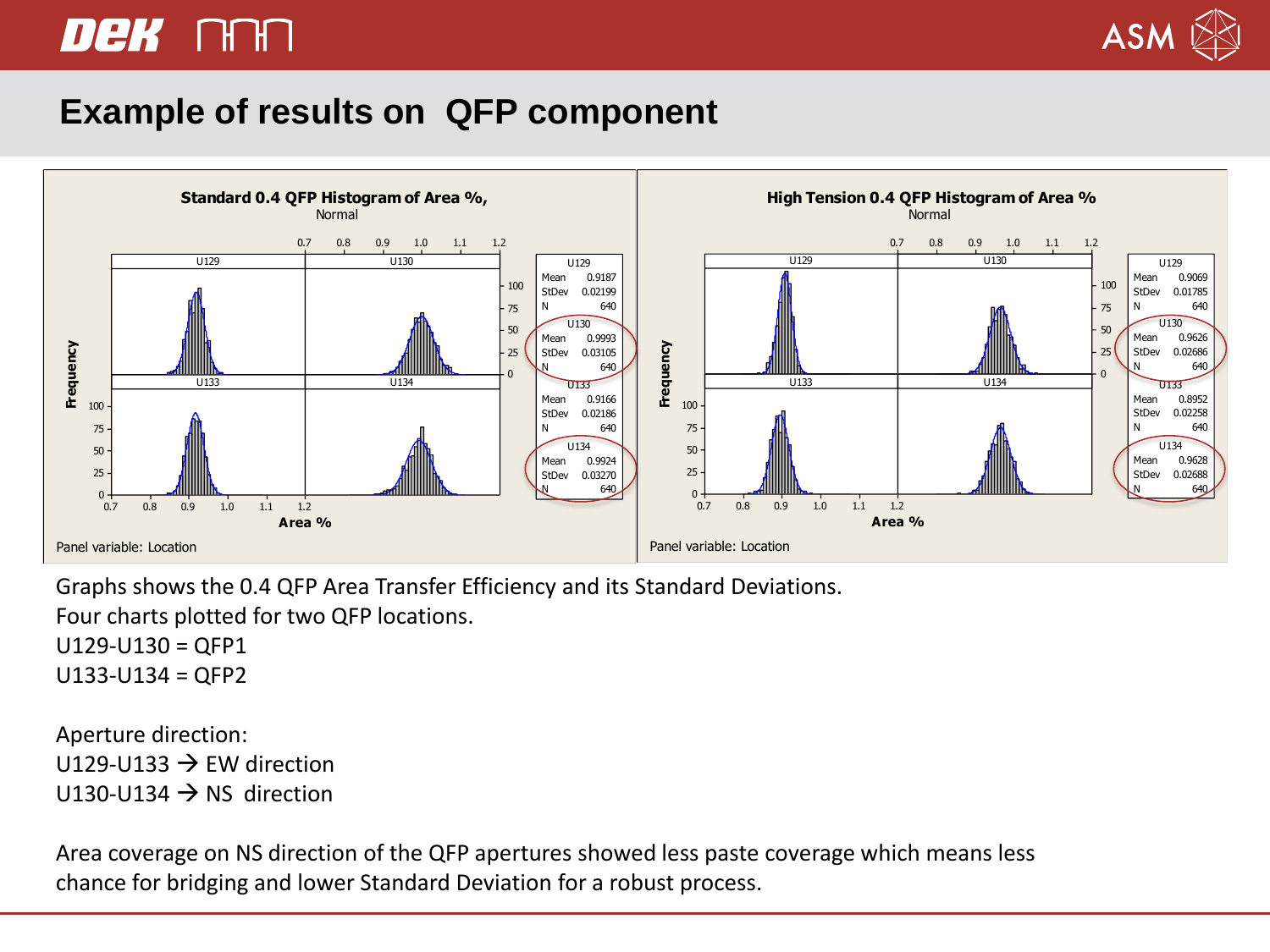### DEK NH



#### **What are the benefits of the VectorGuard ® System**

- Space
- Safety
- Ease of use
- Positional accuracy
- Flatness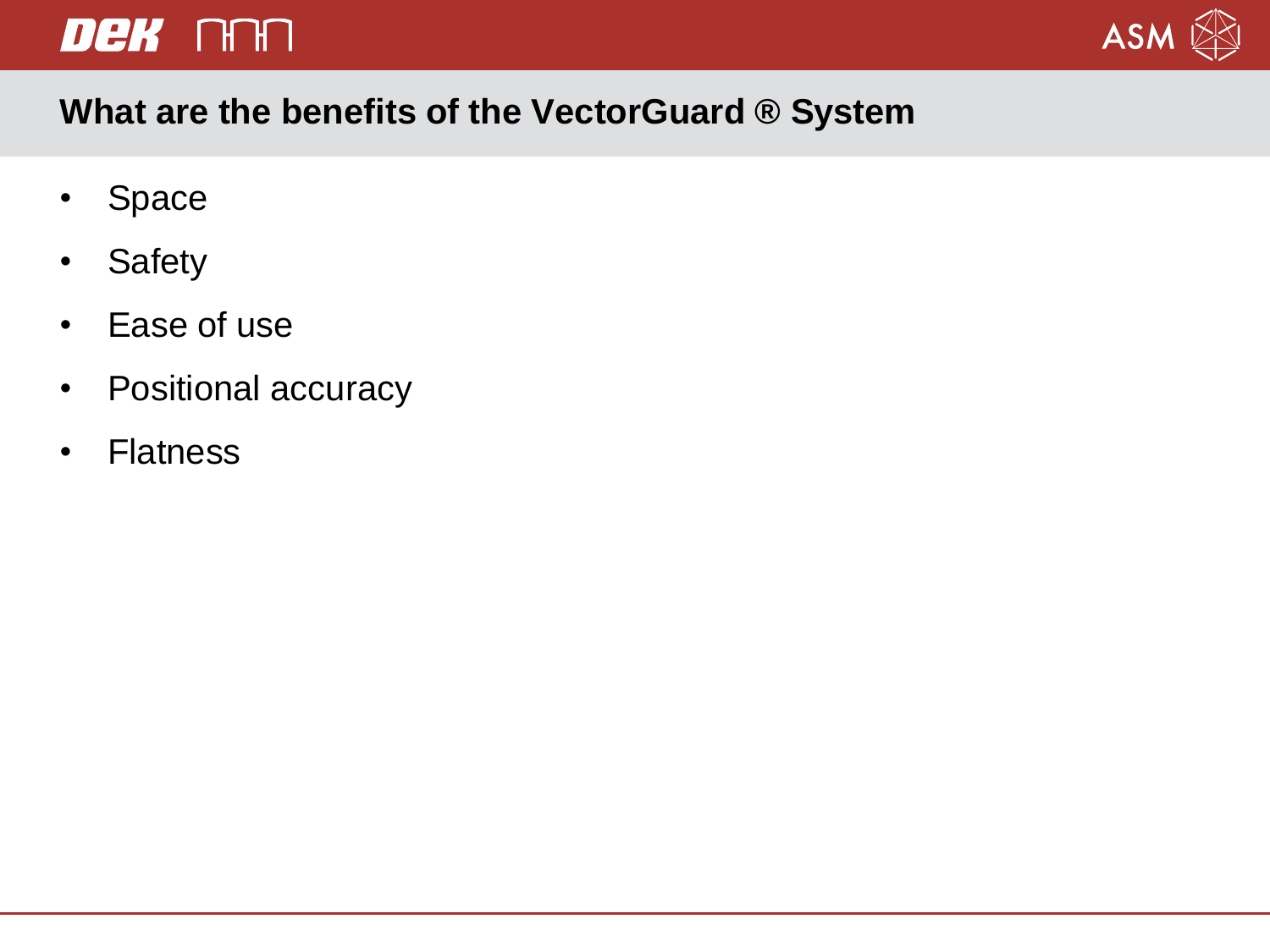### Dek Ann



#### $\frac{33}{4}$   $\frac{23}{1}$   $\frac{23}{1}$   $\frac{23}{1}$   $\frac{23}{1}$   $\frac{23}{1}$   $\frac{25}{1}$   $\frac{27}{1}$   $\frac{29}{1}$   $\frac{23}{1}$   $\frac{23}{1}$   $\frac{25}{1}$   $\frac{27}{1}$   $\frac{29}{1}$   $\frac{29}{1}$   $\frac{29}{1}$   $\frac{29}{1}$   $\frac{29}{1}$   $\frac{29}{1}$   $\frac{29}{1}$  **23 X 23 VectorGuard provides the same print area as a 29 X 29 Mesh Mount**

#### Vector Guard 584 x 584 (23x23")



**Print Area: max 450x374 mm; Squeegee: max.480mm; USC: max.400mm PCB: max. 510 x 508mm**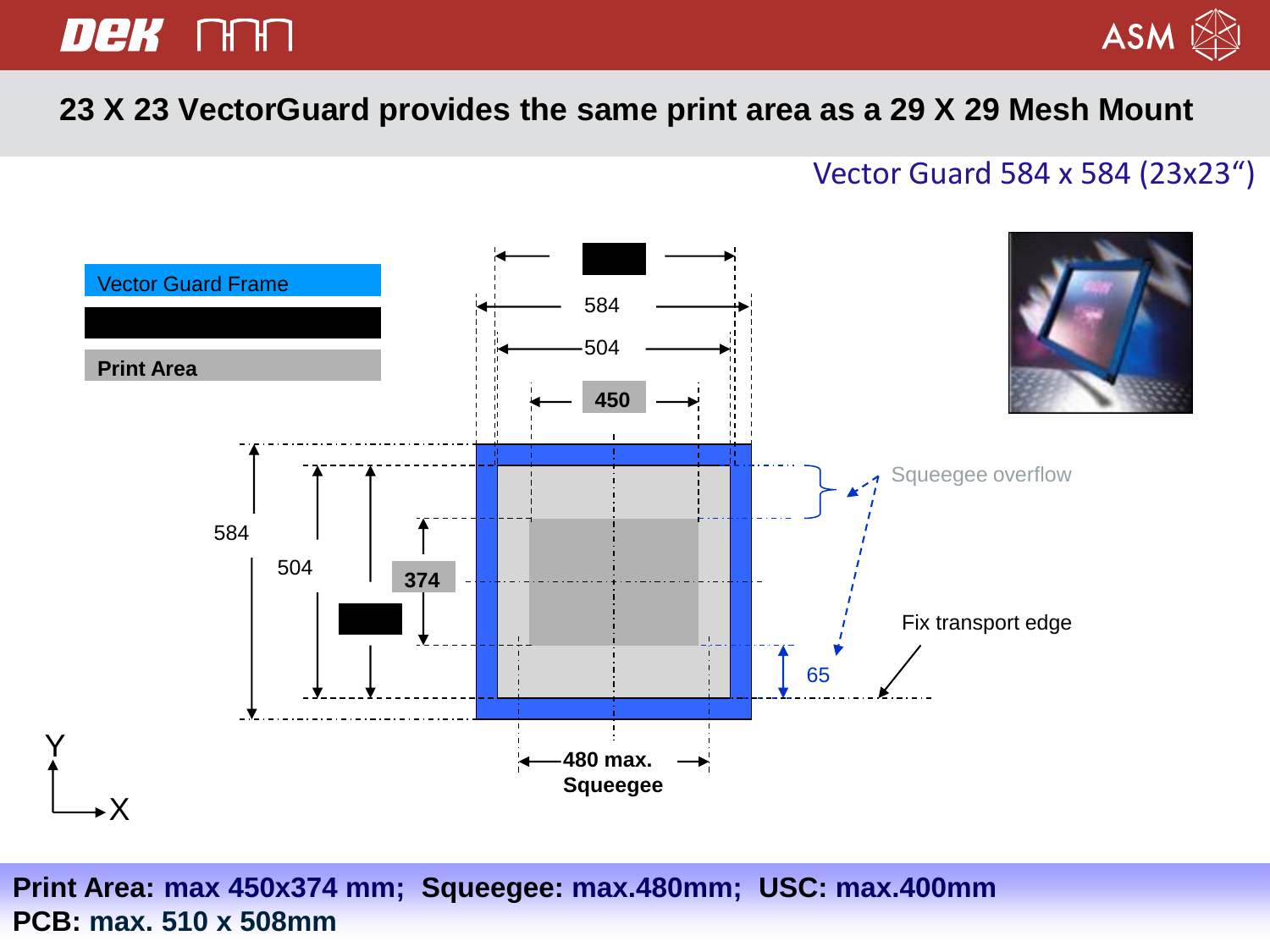### Dek An



#### **650 VectorGuard Stencils !**

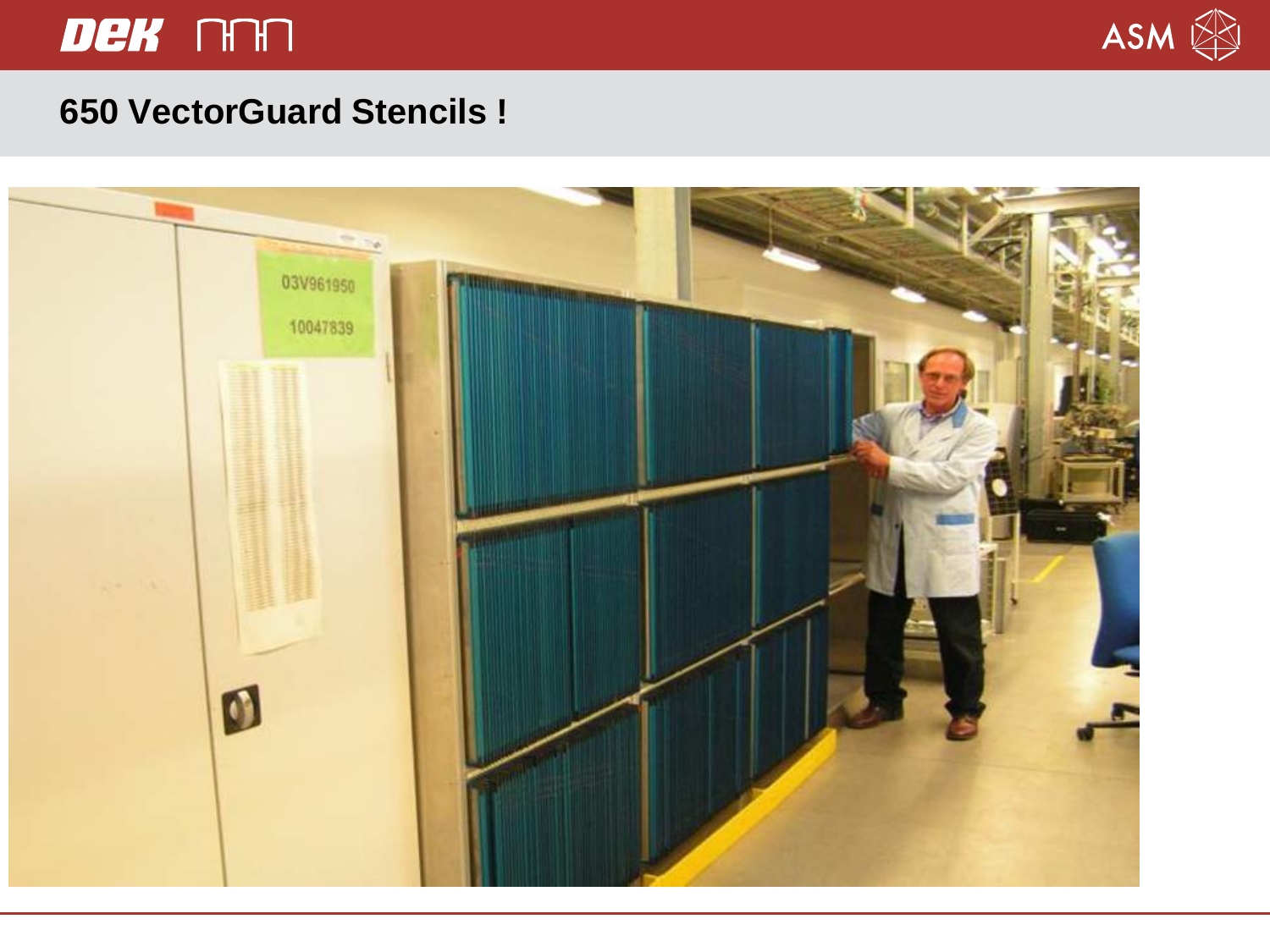### Dek NM



### **Customer Efficiency**

- **Customer Efficiency**
- **Easy to load**
- **Safe for operators**
- **Reduced storage**





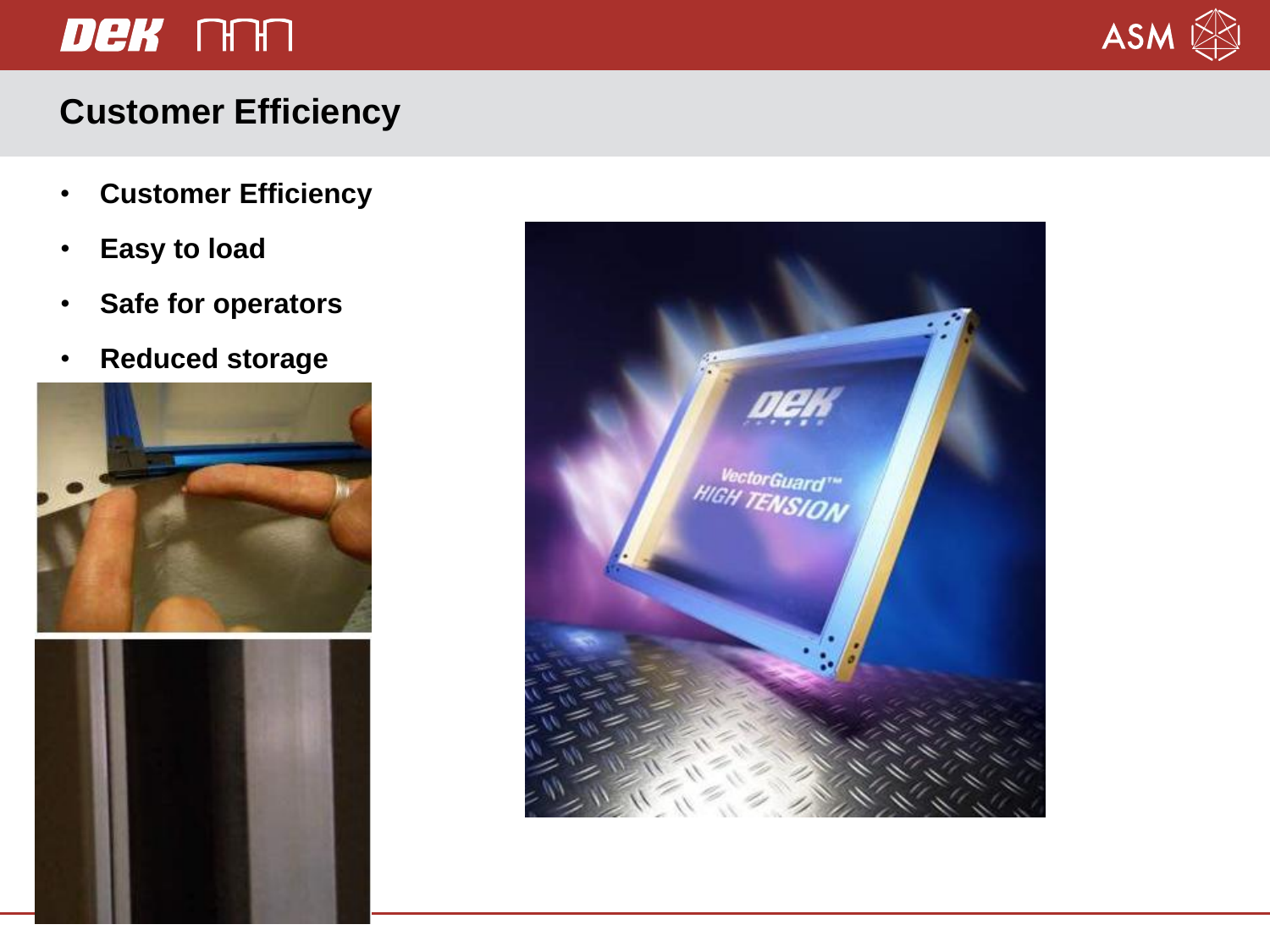### DeK NAN

#### **Positional Accuracy and Consistency**

#### **Planarity of frame**

**The tubular welded frames are more susceptible in terms of warpage. (see right)**

#### **Warp due to mesh tension and welded frames**

- No mesh and no welds in a VectorGuard ® Frame
- **Glue build up on edges of frame**
- **Benefits to customers**
- **Consistency board to board and lot to lot**

**Resolve the root cause of the failures instead of the symptom of the Mesh mounted drawbacks by using VectorGuard ®**

> Vector Guard Stencil: Flat and planar



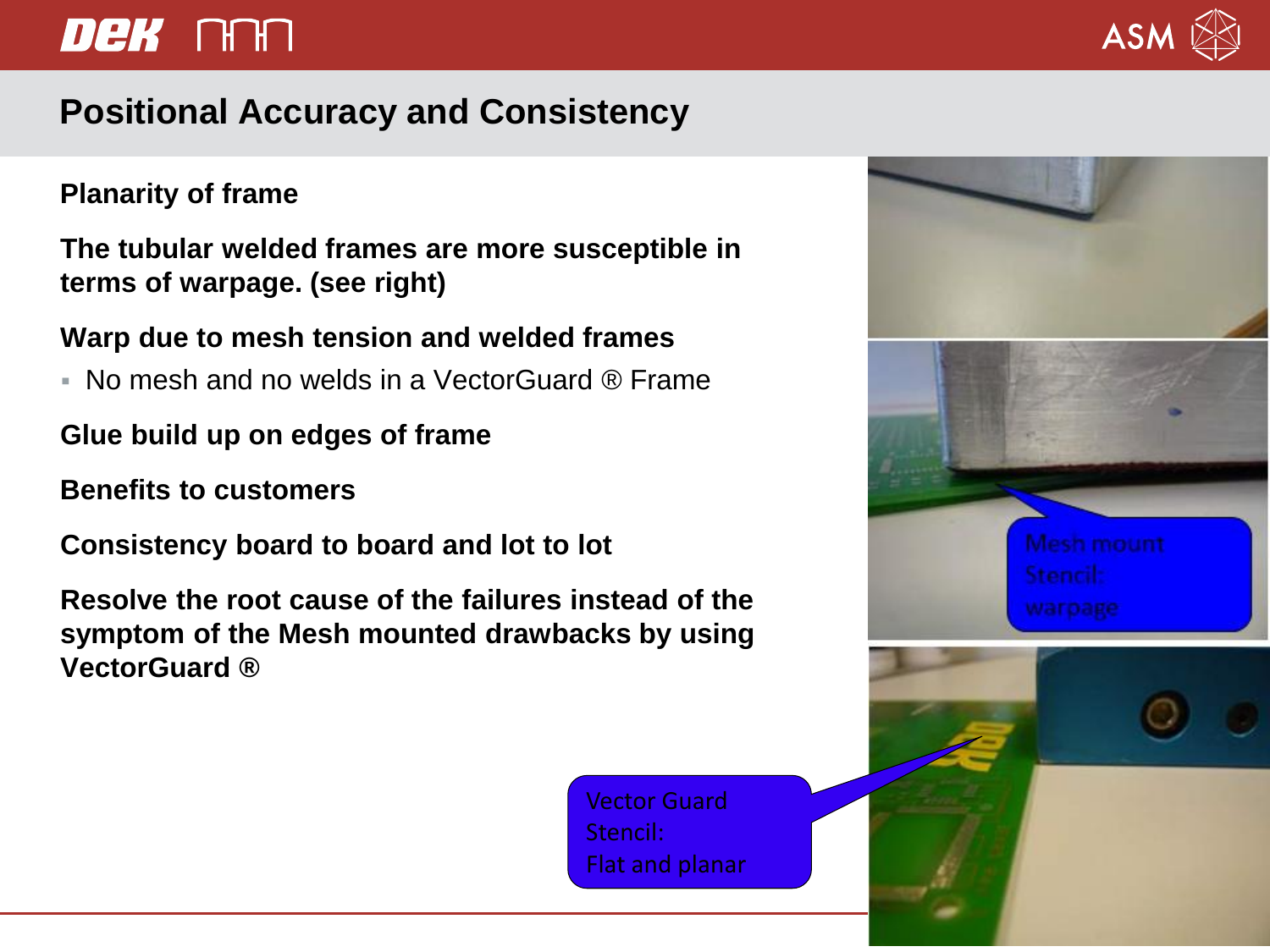## *Dek* nan



#### **VectorGuard® High Tension Value Proposition**

- Improved process control for greater end-of-line yield
- Better transfer efficiency over the life of the stencil for leading-edge, miniaturized components
- Excellent solder paste deposition definition
- Long-term integrity with no tension degradation over time
- Compatibility with existing Vector Guard **®** foils for cost-effective process integration
- The system is available now in frame size 23 By 23 part number 800023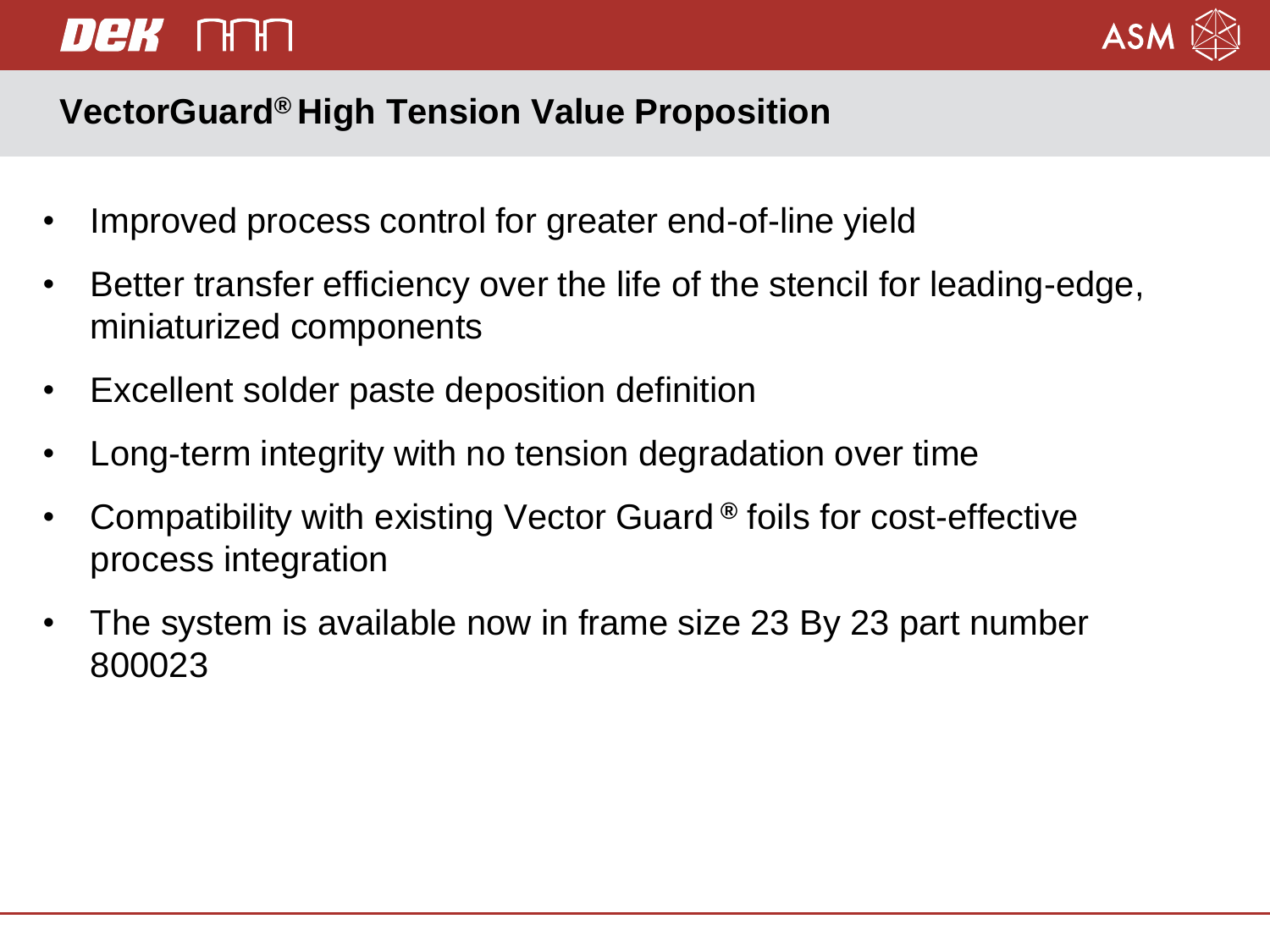### Dek NH



#### **Vector Guard ® High Tension**